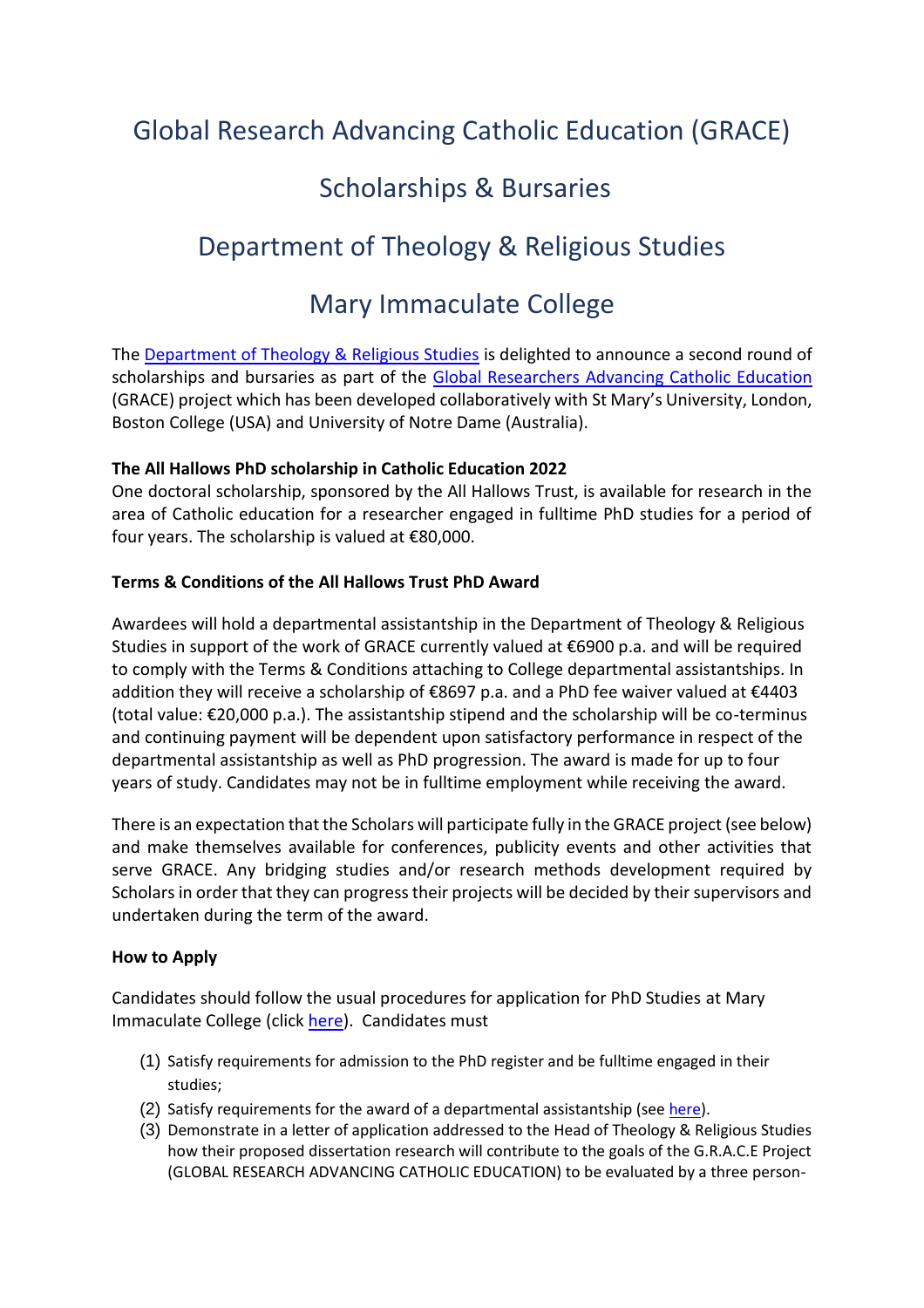panel appointed by the Head of Theology & Religious Studies that will decide on the extent to which candidates satisfy this criterion.

(4) Not hold any other bursaries or awards associated with this programme of studies.

Candidates may be called for an online interview as part of final selection.

Final submission date is May 1 2022

#### **The Nano Nagle Bursaries for the MA in Christian Leadership in Education (2022 entry)**

10 Nano Nagle scholarships funded by Irish Presentation Sisters (North East and South West) are available for the Master's programme (part-time) that will commence in the Summer Semester of 2022. The scholarships are worth €8,000 each, covering course fees and some additional expenses. For information on the MA in Christian Leadership in Education programme click [here.](https://www.mic.ul.ie/faculty-of-arts/programme/ma-in-christian-leadership-in-education)

#### **Terms and Conditions**

Awards will be made on the following basis:

- (1) Academic Qualifications
- (2) A Personal Statement in which candidates demonstrate:
	- a. The benefit of becoming a Nano Nagle scholar to her/him personally and to the teaching profession;
	- b. How they will extend themselves beyond their course of studies to become active in advancing Catholic Education;
	- c. How their proposed minor dissertation is in accordance with the goals of the G.R.A.C.E project
- (3) Two references that support the candidates' applications.

Awards will be adjudicated by a panel established by the Course Co-ordinator of the MA in Christian Leadership in Education and this panel will decide on the successful candidates based on the extent to which candidates meet the above criteria. In the first instance the award will be used to pay course fees, currently €3525 p.a. for two years. The remaining €950 of the award will be available for vouched expenses incurred in relation to learning resources and research expenses.

#### **Information on G.R.A.C.E.**

Global Researchers Advancing Catholic Education [\(G.R.A.C.E\)](https://www.mic.ul.ie/faculty-of-arts/department/theology-religious-studies/grace?index=0) provides an original opportunity for scholars of theology and Catholic education in their respective countries to affirm, study, collaborate, and respond meaningfully to challenges we face in the field.

GRACE is designed to influence three domains of the field of Catholic education:

1) cognitive: the theoretical and conceptual base of Catholic education;